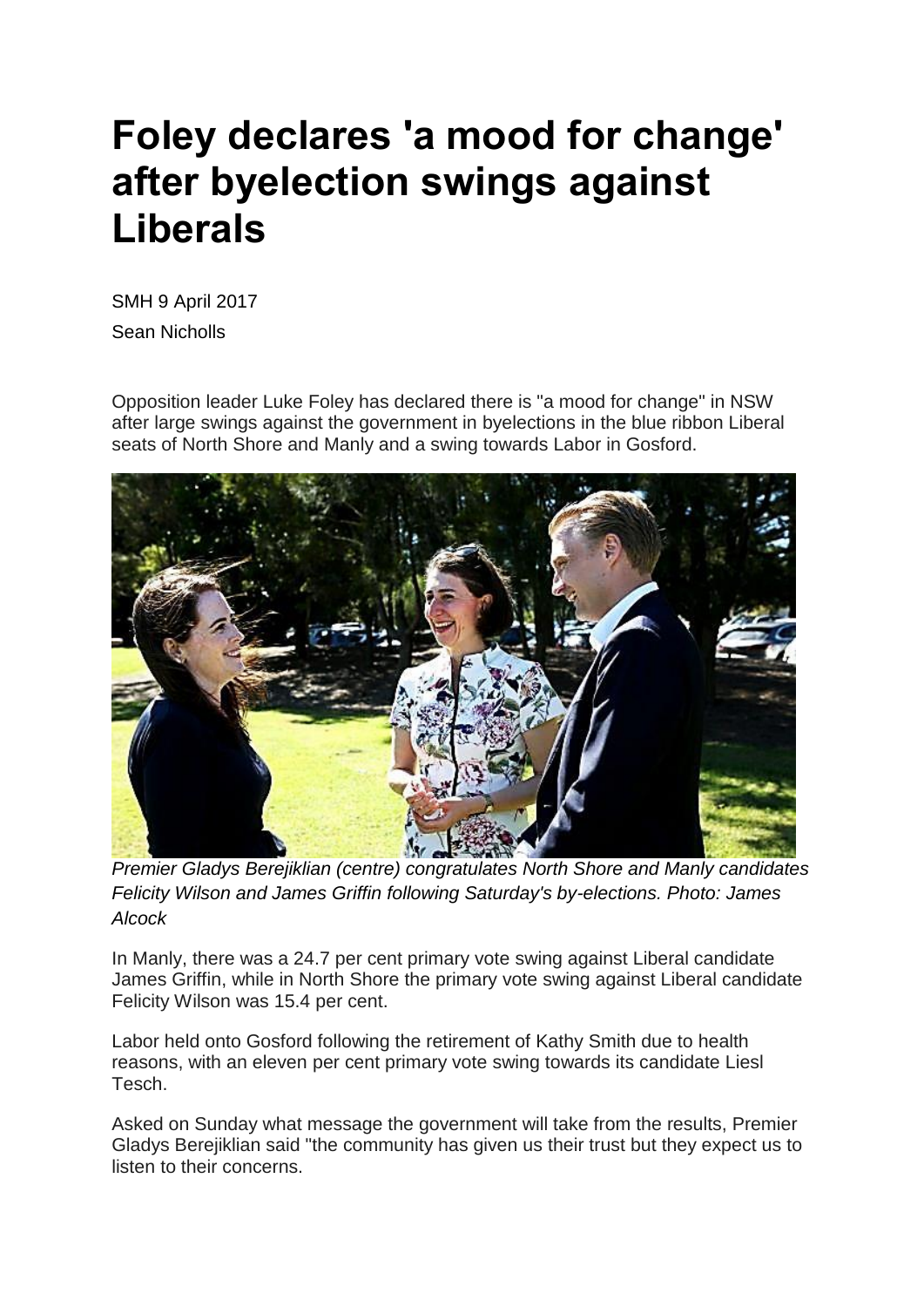

*New member for Gosford Liesel Tesch joins NSW State Opposition Leader Luke Foley to celebrate yesterday's successful by-election. Photo: James Alcock*

"I think they are a reflection of what people do and don't like about a government over the course of six years," she said.

"We're in the [middle] of our second term. This is an opportunity for people to talk to you about things they perhaps wanted you to do differently".

Opponents of forced council amalgamations had used the byelections to highlight the issue and urge a vote against the government.

But there were also damaging revelations about each Liberal candidate.

Fairfax Media revealed Ms Wilson signed an incorrect statutory [declaration](http://www.smh.com.au/nsw/north-shore-liberal-candidate-felicity-wilson-backtracks-on-claim-about-her-link-to-the-seat-20170404-gvd2vf.html) about how long she has lived in the electorate and Mr Griffin was a director of a [company](http://www.smh.com.au/nsw/liberal-candidate-for-manly-james-griffin-may-have-traded-company-while-insolvent-20170330-gvalay.html) a liquidator said may have traded while [insolvent.](http://www.smh.com.au/nsw/liberal-candidate-for-manly-james-griffin-may-have-traded-company-while-insolvent-20170330-gvalay.html)

Questions were also raised about Mr Griffin's role in a bungled [development](http://www.smh.com.au/nsw/candidate-demands-release-of-project-documents-before-manly-byelection-20170326-gv6sf5.html) of [Manly](http://www.smh.com.au/nsw/candidate-demands-release-of-project-documents-before-manly-byelection-20170326-gv6sf5.html) Oval while he was deputy mayor.

Mr Foley said he was "delighted" by the Gosford result.

"The Premier has to accept some responsibility here for the brutal judgments people have made against her and her government in three state seats," he said.

He said byelection results in Orange, Wollongong and Canterbury last November showed people felt the government "has to change direction".

The Nationals lost Orange to the Shooters, Fishers and Farmers Party and Labor retained Wollongong and Canterbury with a swing towards it.